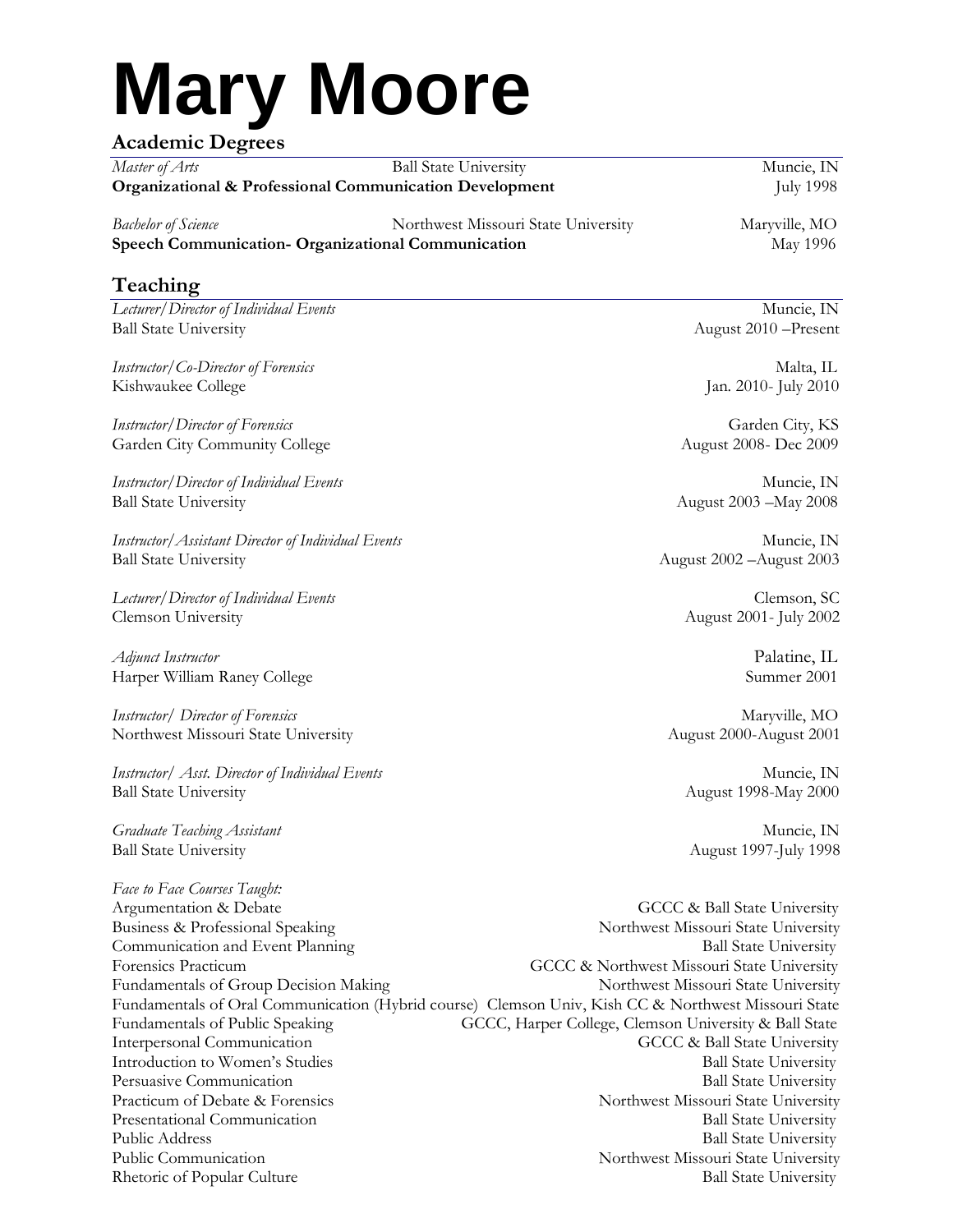*On-Line Courses Taught:* Fundamentals of Public Speaking- Honors COMM 210 Ball State University Introduction to Human Communication **Ball State University** Ball State University Communication & Pop Culture **Ball State University** Ball State University

## **Coaching Success (State and National Competitions)**

#### **2017-2018**

th place Open Division Pi Kappa Delta National Tournament (9 finalists and 2 National Champions)

st place Indiana Forensic Association State Championship (15 state titles)

#### **2016-2017**

st place Indiana Forensic Association State Championship (16 state titles)

th place Open Division NFA National Tournament (3 finalists, 1 National Champion)

th place Open National Speech Championships (4 finalists, 2 National Champions)

#### **2015-2016**

st place Indiana Forensic Association State Championship (17 state titles)

th place Open Division NFA National Tournament (3 finalists, 1 National Champion)

rd place Open Division Pi Kappa Delta National Tournament (12 finalists and 4 National Champions)

#### **2014-2015**

st place Indiana State Tournament (10 state titles)

th place Open Division NFA National Tournament (3 finalists, 3 National Champions)

st place Open Division AFA National Tournament (1 National Champion)

#### **2013-2014**

st place Indiana Forensic Association State Championship (13 state titles)

th pace Open Division NFA National Tournament (7 finalists, 2 National Champions, 1st place Penathlon)

rd place Open Division Pi Kappa Delta National Tournament (12 finalists and 4 National Champions)

th place Open Division AFA National Tournament (3 finalists, 3 National Champions)

#### **2012-2013**

st place Indiana Forensic Association State Championship (6 state titles)

nd place Division I NFA National Tournament

th place Open Division NFA National Tournament (2 finalists, 1 National Champion)

st place Open Division DSR-TKA National Tournament (20 finalists, 7 National Champions)

#### **2011-2012**

st place Indiana Forensic Association State Championship Tournament (6 state titles)

nd place Division I NFA National Tournament

th place Open National Tournament (2 finalists, 1 National Champion)

#### **2010-2011**

st place Indiana Individual Events Association State Championship (7 state titles)

th place Division I NFA National Tournament

th place Novice Nationals (3 finalists, 2 National Champions)

#### **2006-2007**

st place Indiana Individual Events Association State Championship

th place National Forensics Association national tournament, Division II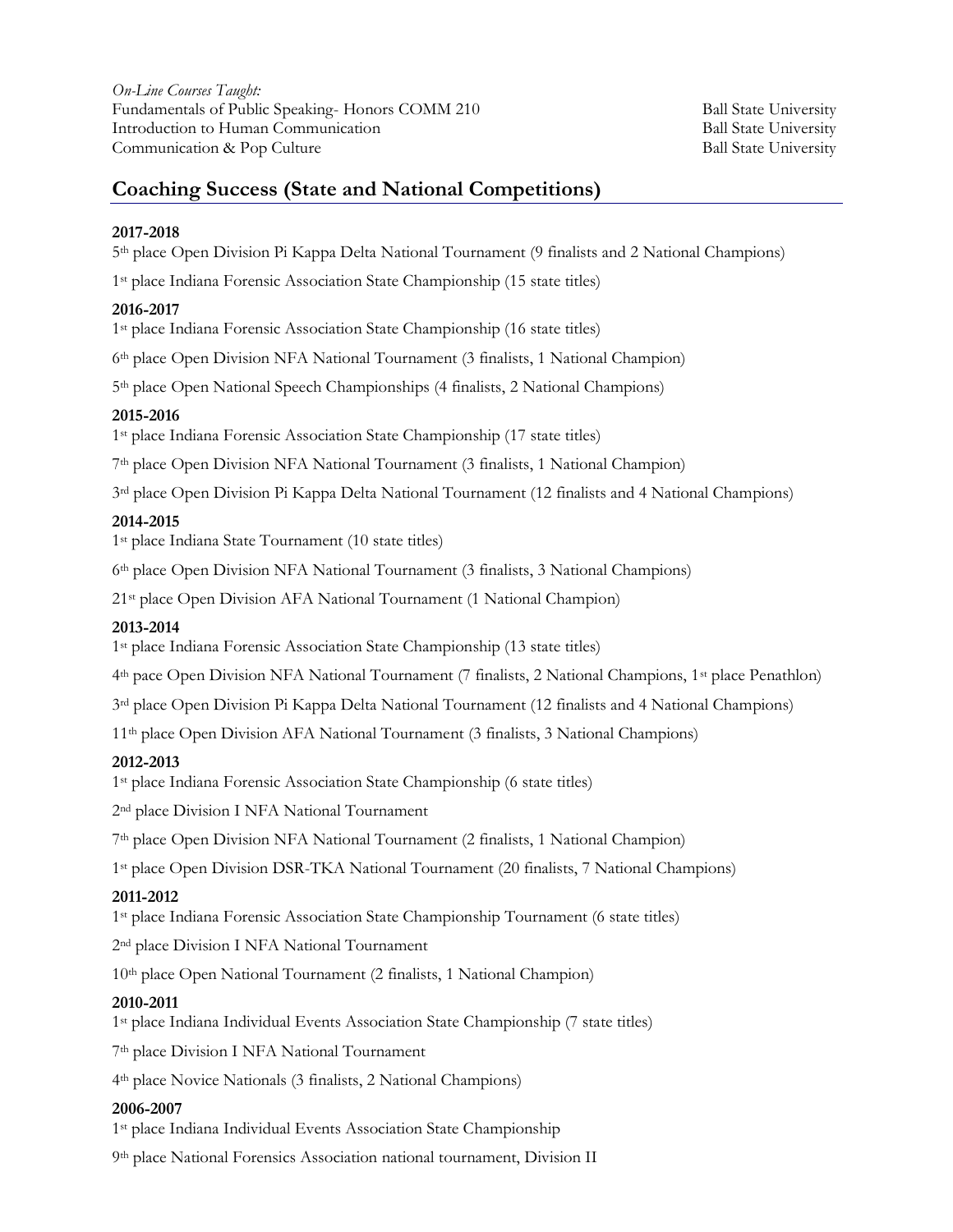#### **2005-2006**

1st place Indiana Individual Events Association State Championship

9th place National Forensics Association national tournament, Open division

#### **2004-2005**

1st place Indiana Individual Events Association State Championship

7th place National Forensics Association national tournament, Open division

#### **2003-2004**

1st place Indiana Individual Events Association State Championship

3<sup>rd</sup> place National Forensics Association national tournament, Division I

## **Service to Discipline**

#### **Service to NFA (National Forensic Association)**

- Hosted NFA National Tournament at Ball State University, April 2016
- Editorial Review Board, National Forensic Journal, Reviewer 2014- 2018
- At-Large Representative (elected, two year term), National Council, National Forensic Association, 2014- 2018
- Tabulation staff at National Forensic Association National tournament, April 2014- Present
- Chair, Awards Committee Member, 2017-2018
- Chair, Elections Committee, National Forensics Association, 2015-2017
- Chair, Ad Hoc Committee to explore the concept of randomly assigning Seeding in Out Rounds, 2015-2017
- Member, Extemporaneous Committee, National Forensics Association, 2015-2016
- Member Constitution Committee, National Forensics Association, 2013-2014
- Lead IRS recertification for NFA, Spring 2014
- Co-hosted NFA National Tournament at Ball State University, April 2003

#### **Service to IFA (Indiana Forensic Association)**

- Hosted IFA State Tournament at Ball State University, February 2018
- Chair, Extemp Committee, IFA state tournament, February 2018
- Chair, Impromptu Committee, IFA state tournament, February 2016
- Tabulation Staff, Indiana State Individual Events Tournament, February 2007- Present
- Vice-President, Indiana Forensic Association, 2018-2020
- Treasurer, Indiana State Individual Events Association, 2007-2008.
- President, Indiana State Individual Events Association, 2005-2007
- Vice-President, Indiana State Individual Events Association, 2004-2005
- Secretary, Indiana State Individual Events Association, 2002-2003

#### **Service to the forensic community**

- Executive Secretary, National Council, DSR-TKA, 2013-Prsent
- Hosted Annual 'Age of Aquarius' Individual Events Tournament October 2007-present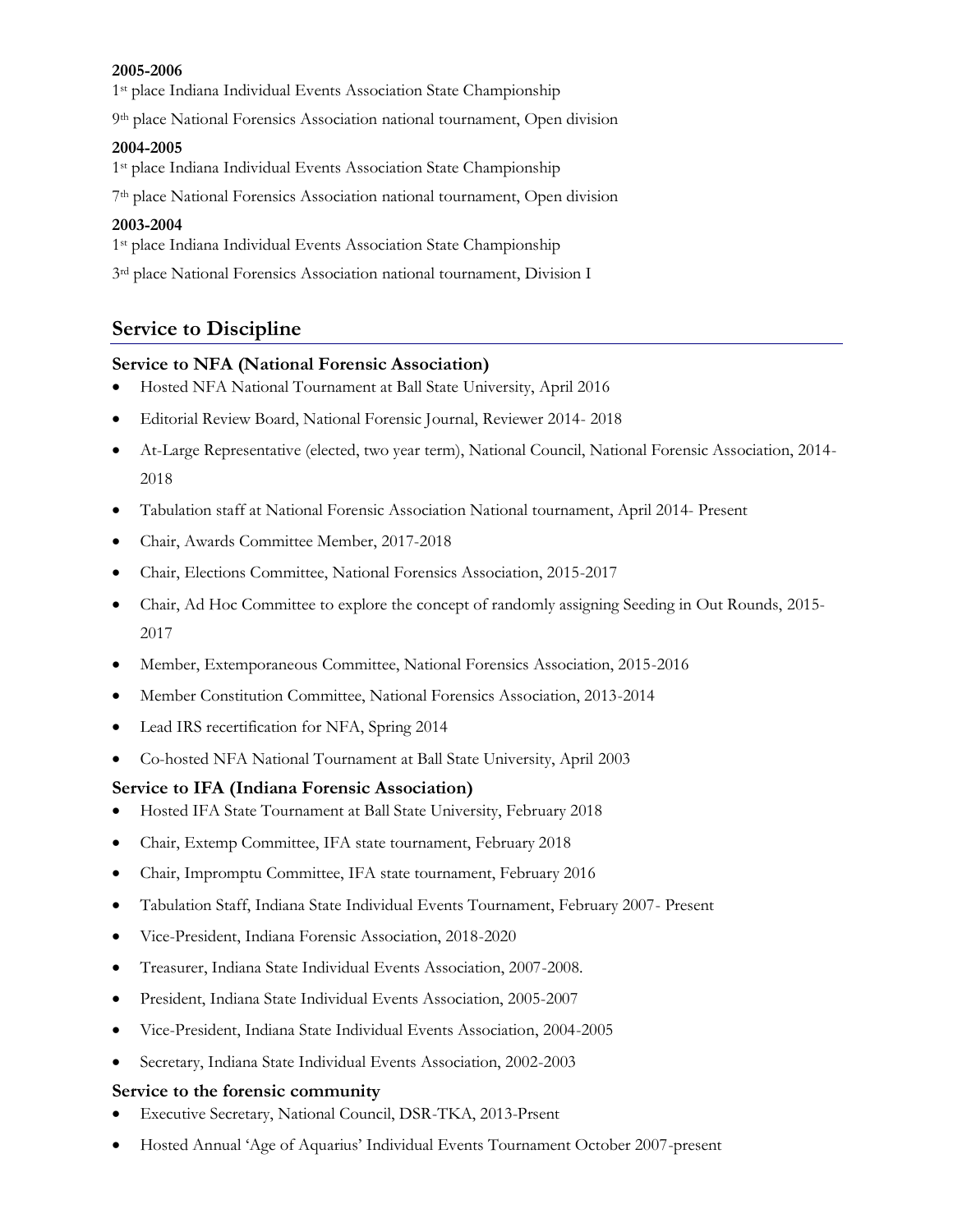- Chair, Editorial Impromptu Committee, Pi Kappa Delta National Tournament, March, 2016
- Hosted MAFL (Mid-American Forensic League) Tournament, September 2014 & 2015
- Co-hosted Hoosier Forensics Institute, July 2017
- Judge approximately 10 regional college tournaments yearly

# **Service to BSU**

#### **University**

- Hosted NFA (National Forensic Association) National Tournament, April 2016
- Hosted high school speech tournament: The Red Carpet Affair, 2008, 2010, 2015, 2017, 2018
- Hosted High School Speech Workshop, July 2017
- Hosted Middle School Speech Tournament, November 2017
- Gender Equity Task Force, University Committee
- Guest speaker for English department immersive learning class, March 2008
- Women's week presenter: Attachment parenting while working. Ball State University. April 2005
- Served on Women's' Studies program advisor committee, 2004
- Organized and hosted alumni dinner, October 2017
- Assisted with organization and hosting of alumni reunion, April 2016
- *Guest Speaker, Order of Omega* (BSU Greek Honor Society), Program delivered: Effective Leadership, April, 2018
- Co-hosted National Forensic Association National Individual Events Tournament at Ball State University, April 2003

#### **College**

- Member, CCIM Diversity Interest Group, 2012-2014
- Member, CCIM Dean Search Committee

## **Department**

- Member, Instructional Resources, Departmental Committee, 2012-Present
- Chair, Richard G. Nitcavic Involvement Scholarship Committee, 2012-Present
- Chair, Speech Coach/On-Line Communication Instructor Search Committee, 2015
- Honors thesis advisor: Berekly Conner, *Faces of feminism: an ideographic analysis of "stop telling women to smile."* Spring 2015
- Committee Member, MA Thesis, Michelle Colpean, *More than headscarves and hymens: a feminist analysis of Western discourse surrounding Muslim women.* Spring 2014
- Member, Departmental social functions committee, 2011-2013
- Honors thesis advisor: Claire Alfus, *Making the transition: a handbook for new college students.* Spring 2005

# **Service to Community**

- Facilitator at Shafer Leadership Academy, 2017-present
- Hosted NFA National Tournament at Ball State University, April 2016
- Co-hosted NFA National Tournament at Ball State University, April 2003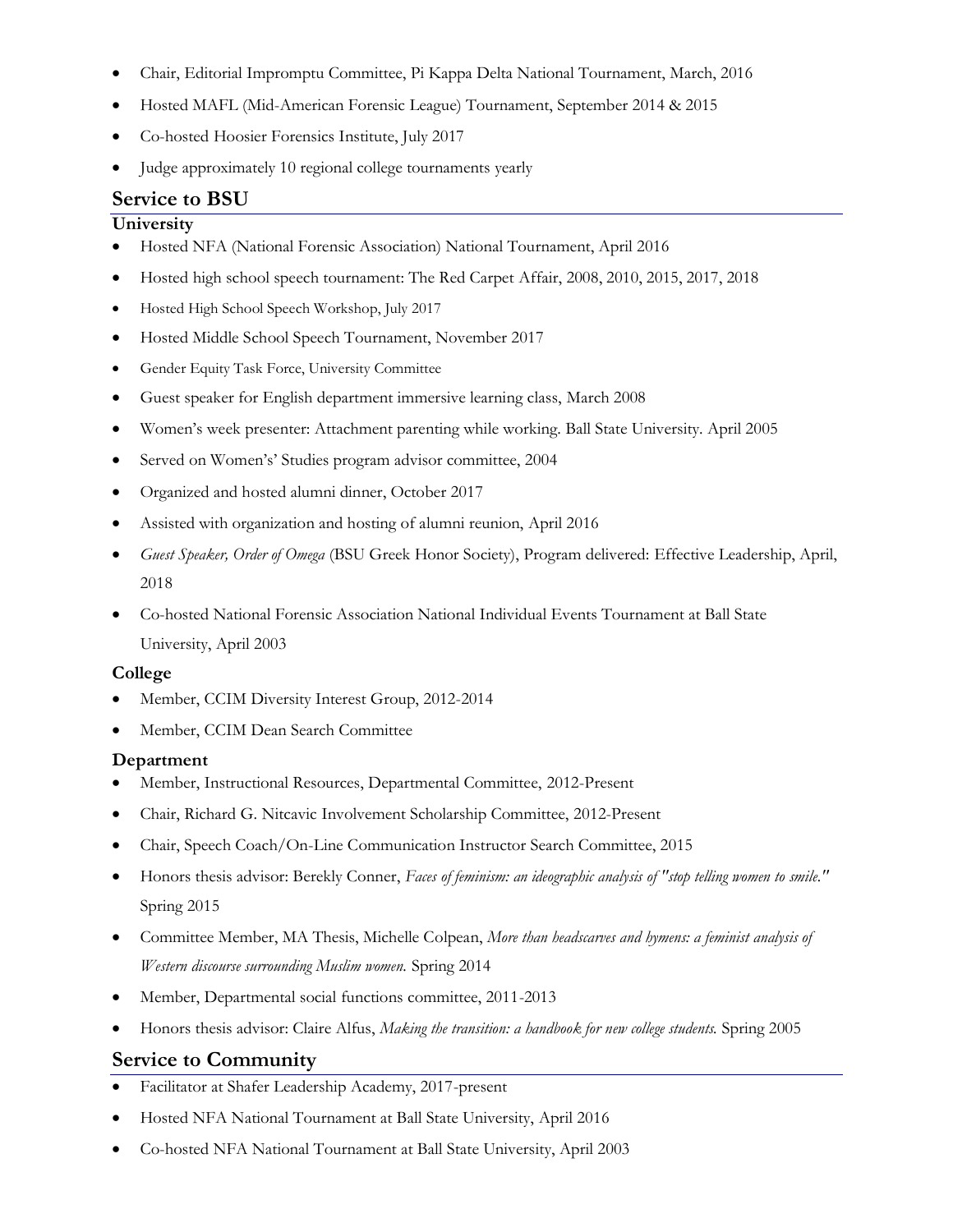- Hosted Indiana's Women's Christian Temperance Union speaking contest, March 2004- 2008
- Hosted Rotary Club's district speech contest, March 1999-2008
- Judge 6 middle school speech tournaments yearly 2016-2018
- Judged at JAG, Jobs for America Graduates, Fifth Annual Region 6 JAG Career Development Conference competition at Ball State University Alumni Center, February 2013-2017
- Local Lead, Moms Demand Action for Gun Sense in America
- Emcee, Facing Project, Mentoring in Muncie: A Facing Project, January 19, 2017
- Reader, Facing Project, Facing Depression in East Central Indiana, April 23, 2015
- Member, League of Women Voters
- Member, Muncie Resists
- Volunteer speech coached Burris Middle School Speech Team 2016-2018
- Presentation Consultant for *Muncie-Delaware County Economic Development Alliance (*grant request of \$23.4 million, Indiana Regional Cites Initiative, Advance – A Vision for East Central Indiana), October, 2015
- Guest Speaker at *Muncie Public Library (*MPL Employee Development Day), Program delivered: The Lost Art of Listening*,* November, 2013
- Guest Speaker at *ITT Technical Institute* (In-Service Faculty Training), Program delivered: The ABC's of Student Engagement, June, 2011

# **Selected Communication Consulting & Training**

*Order of Omega* (BSU Greek Honor Society) **April**, 2018 Program delivered: Effective Leadership

*Shafer Leadership Academy* Summer 2017- Present Program delivered: **Spellbound Leadership: The magic behind nonverbal communication.** Delivered @ Shafer Leadership Academy, FCC (Portland, IN plant), Muncie Power (Muncie & Tulsa location) & Ivy Tech

*Heritage Environmental Services* November, 2017 Program delivered: Human Communication: Connecting, persuading & delivering polished presentation.

*Muncie-Delaware County Economic Development Alliance* **Community Construction Construction** Cortober, 2015 Speaking Consultant for the presentation of the grant request of \$23.4 million, Indiana Regional Cites Initiative, Advance – A Vision for East Central Indiana

*Muncie Public Library (MPL Employee Development Day)* November, 2013 Program delivered: The Lost Art of Listening

*ITT Technical Institute* (In-Service Faculty Training) *June, 2011* 

Program delivered: The ABC's of Student Engagement

## **Scholarship**

• Presenter: "Are we all Just Surrogate Therapists? Navigating the Dialectics of Advocating Team Member Mental Health While Encouraging Rigorous Participation in Collegiate Forensics." National Communication Association, Dallas, TX, NV, November, 2017.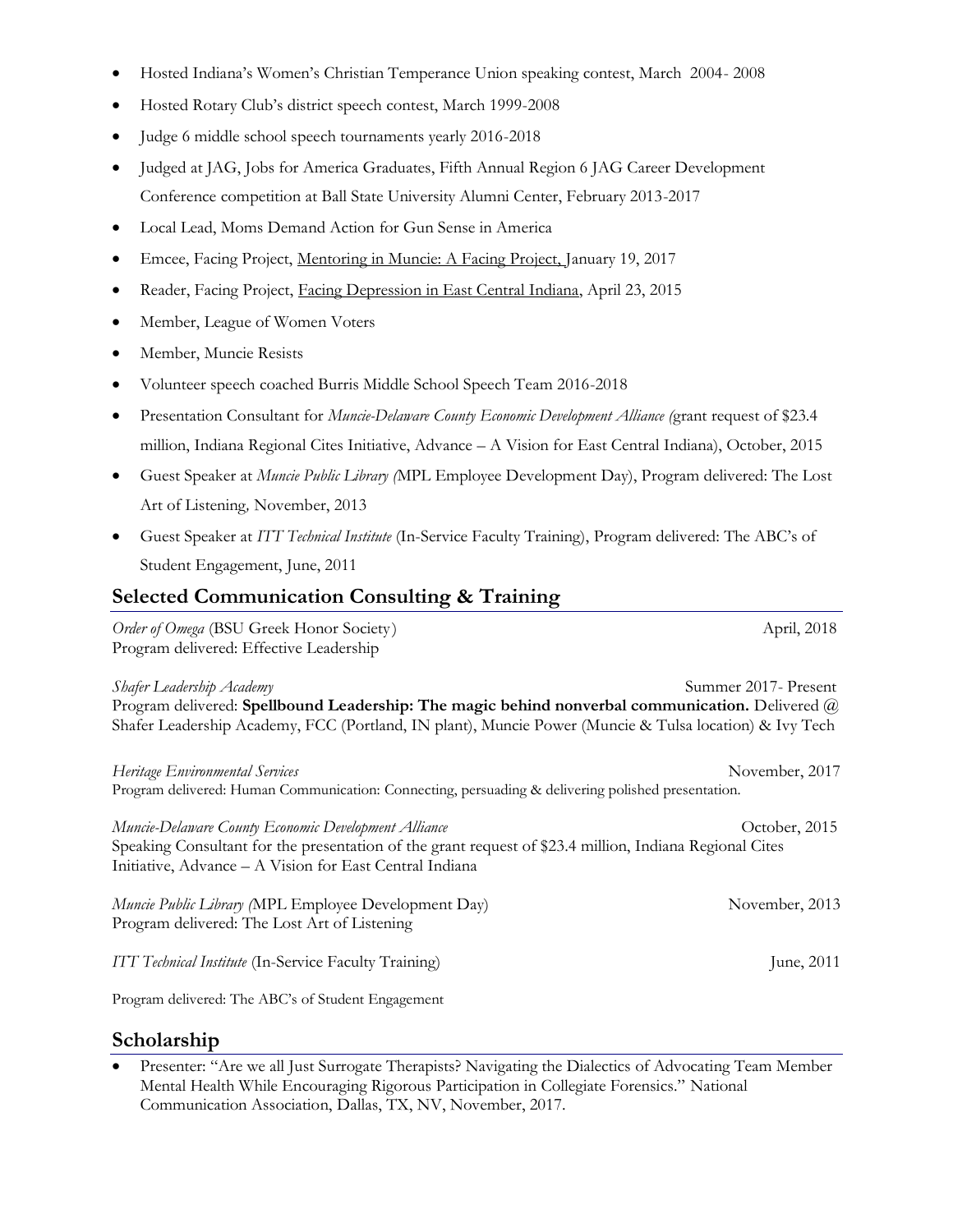- Presenter: "Redefining accommodation in forensics: A feminist disability critique of the status quo." National Communication Association, Chicago, IL, November, 2014.
- Presenter: "An Analysis of Ann Romney and Michelle Obama's 2012 Convention Speeches: The Debate Over the Meaning of Mother" with Kristen McCauliff , National Communication Association , Washington D.C., November, 2013.
- Chair: [Dis]connections. National Communication Association, Washington D.C., November, 2013.
- Presenter: "Making connections with metaphors: Embodied metaphors as the road map to directing forensics." National Communication Association, Washington D.C., November, 2013.
- Presenter: "A Critical Choice for the National Forensic Association: Elaborating on Voice versus Genre in Oral Interpretation." Southern States Communication Association, Louisville, KY, April 2013.
- Presenter: "GIFT: Great ideas for coaching forensics" Central States Communication Association conference, Cleveland, OH March 2012.
- Respondent: "Resolved: Argumentation classes would be more effective than public speaking for the basic course in the communication curriculum. Central States Communication Association conference, Cleveland, OH March 2012.
- Presenter: "A marriage made in... A discussion of the co-existence of speech and debate program with different coaches at the same school." Competitively selected for presentation at the Central States Communication Association conference, Cleveland, OH March 2012.
- "CRAFT: Coaching, running, and administering forensic tips : [Training your coaching staff.](http://64.112.226.77/one/nca/nca07/index.php?click_key=1&cmd=Multi+Search+Search+Load+Publication&publication_id=192928&PHPSESSID=bf36454cd4dfd68ea16ec072e94d707f)" Competitively selected for presentation at the National Communication Association conference, Chicago, IL, November 2007.
- Moore, M. (2005). "The art of establishing a practical practice schedule" *National Forensic Journal*, *23. 1,* pp. 65-68.
- "Ballots as a measure of health: A textual analysis of comments." Competitively selected for presentation at the National Communication Association conference, Boston, MA, November 2005.
- "New technologies gone wild." Respondent. Competitively selected for presentation at the National Communication Association conference, Boston, MA, November 2005.
- "A healthy look at the health of a program: A case study investigation." Competitively selected for presentation at the National Communication Association conference, Boson, MA, November 2005.
- "[Does size really matter in forensics? A study of the recent trends of forensic reso](http://convention.allacademic.com/nca2003/session_info.html?c_session_id=1230&part_id1=92075&dtr_id=1073)urces" with Mike [Bauer. C](http://convention.allacademic.com/nca2003/session_info.html?c_session_id=1230&part_id1=92075&dtr_id=1073)ompetitively selected for presentation at the National Communication Association conference, Miami, FL, November 2003.
- "Fashionable forensics: A dialogue exploring the role of fashion and appearance in individual events." with Jennifer Talbert. Competitively selected for presentation at the National Communication Association conference, New Orleans, LA, November 2002.
- "Personal and situational variables that influence coach burnout" Competitively selected for presentation at the National Communication Association conference, New Orleans, LA, November 2002.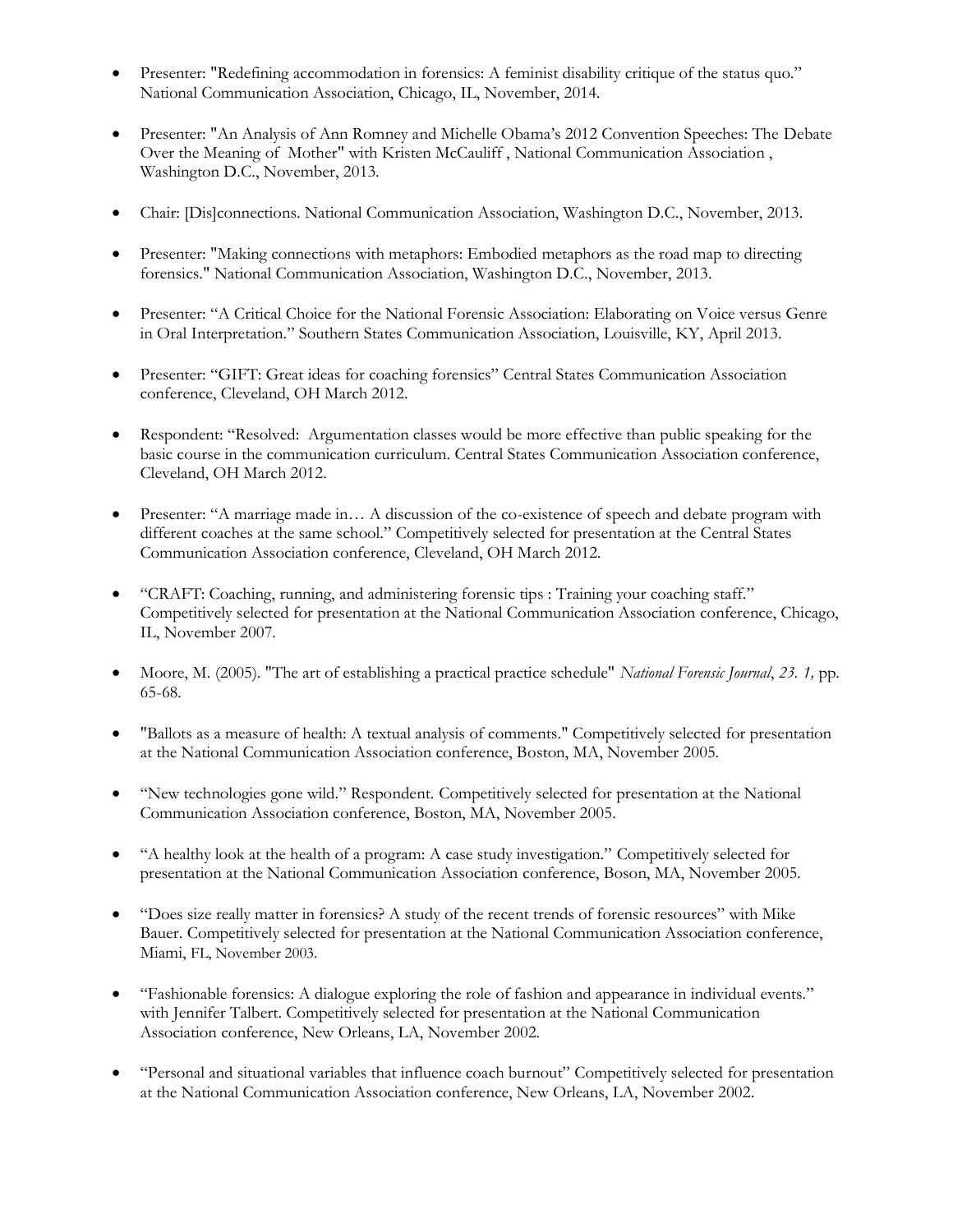• "You coach where? Regional differences in coaching satisfaction, tenure, and burn-out." Competitively selected for presentation at the National Communication Association conference, New Orleans, LA, November 2002.

## **Elected Offices**

## **National**

- Executive Secretary, National Council, DSR-TKA, 2013-Prsent
- At-Large Representative (elected, two year term) on National Council, National Forensic Association, 2014-2018

## **State**

- Vice-President, Indiana Forensic Association, 2018-2020
- Treasurer, Indiana State Individual Events Association, 2007-2008.
- President, Indiana State Individual Events Association, 2005-2007
- Vice-President, Indiana State Individual Events Association, 2004-2005
- Secretary, Indiana State Individual Events Association, 2002-2003

## **Memberships**

- Sustaining member of National Communication Association
- Lifetime member , National Speech & Debate Association (formerly NFL)
- Lifetime member, Pi Kappa Delta (honorary forensics association)
- Lifetime member, DSR-TKA (honorary forensics association)
- Member, National Forensics Association
- Member, American Forensics Association

## **Awards**

- I.E. Norton Award (for commitment, compassion, and dedication to collegiate forensics), Bradley University, November 2017
- Outstanding Teacher Award, Delta Sigma Chapter, Ball State University, October 2016
- Dean's Award: Extra Ordinary Service-- College of Communication, Information & Media, Ball State University, Fall 2015
- Chair's Award: Excellence in Service, Department of Communication Studies, Ball State University, Spring 2014
- Dean's Award: Excellence in Teaching-- College of Communication, Information & Media, Ball State University, Fall 2013
- CCIM Micro-Grant, \$1000, Red Carpet Affair, November 2013
- Ball State University's Department of Communication Studies Graduate Student Colleague Award, 1998
- Northwest Missouri State University's College of Arts and Sciences, Most Outstanding Speaker Award, 1996
- Student member of the Board of Regents for the Speech and Theater Association of Missouri, 1994-1995
- NWMSU's College of Arts and Sciences, Most Outstanding Speaker Award, 1995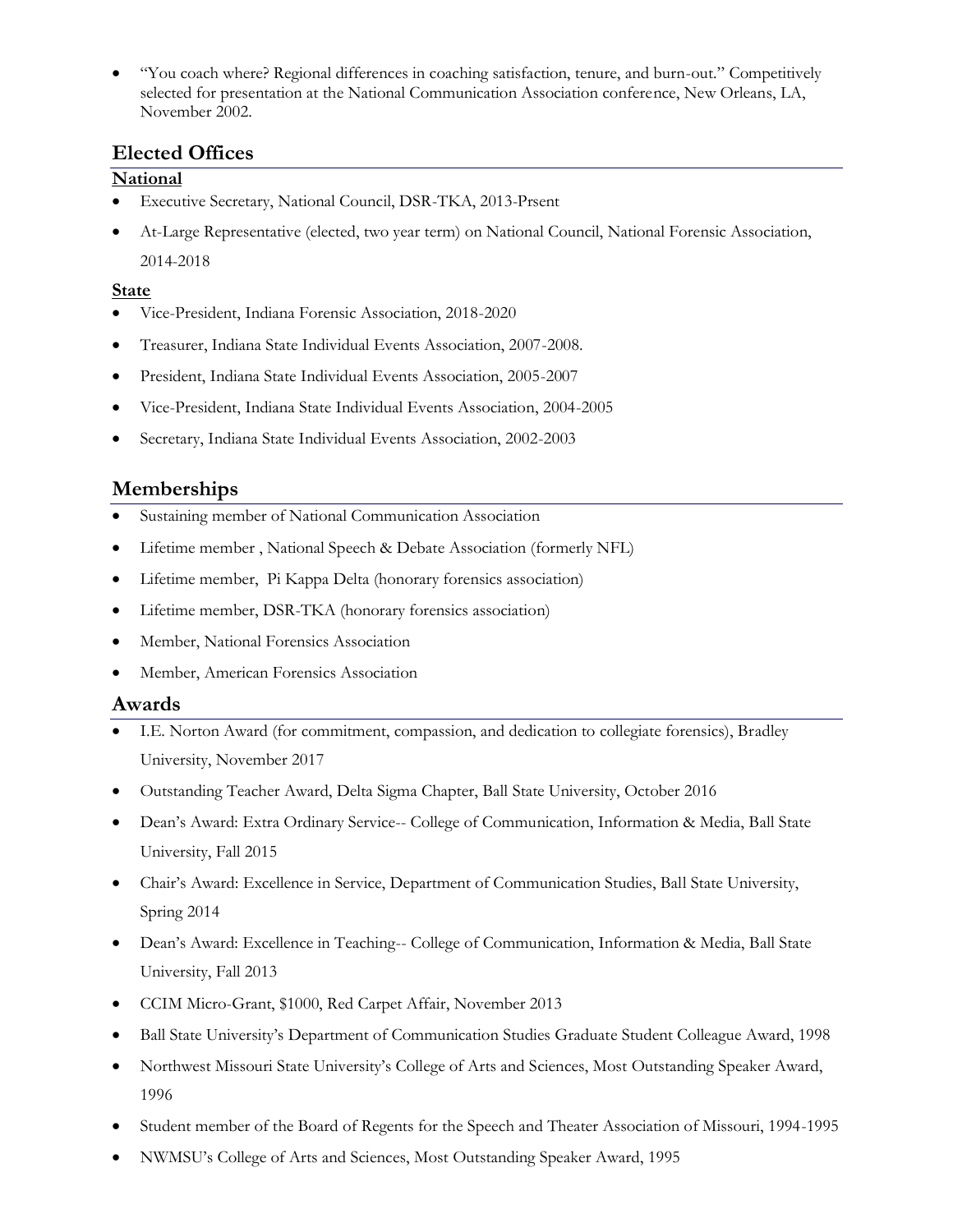- All-American Scholar for the United States Achievement Academy, 1994-1995
- NWMSU's Team Leadership, Outstanding Leader Award, 1994-1995
- NWMSU's College of Arts and Sciences, Most Improved Speaker Award, 1994

## **Professional Development**

- Online Teaching Certificate Course, Summer 2016
- Blackboard Certificate Course, Fall 2015
- Competitively selected for summer 2016 Entrepreneurial Learning Summer Academy

### **Media coverage**

#### **Print:**

[http://www.ballstatedaily.com/article/2017/04/news-ball-state-speech-team-finishes-sixth-in-national](http://www.ballstatedaily.com/article/2017/04/news-ball-state-speech-team-finishes-sixth-in-national-tournament?fb_comment_id=1899424086750549_1900540799972211)[tournament?fb\\_comment\\_id=1899424086750549\\_1900540799972211](http://www.ballstatedaily.com/article/2017/04/news-ball-state-speech-team-finishes-sixth-in-national-tournament?fb_comment_id=1899424086750549_1900540799972211)

[http://www.thestarpress.com/story/news/local/2015/10/21/tedx-talk-nov-13-tackles-big](http://www.thestarpress.com/story/news/local/2015/10/21/tedx-talk-nov-13-tackles-big-question/74278564/)[question/74278564/](http://www.thestarpress.com/story/news/local/2015/10/21/tedx-talk-nov-13-tackles-big-question/74278564/)

<http://www.ballstatedaily.com/article/2017/02/news-speech-team-wins-state>

<http://www.ballstatedaily.com/article/2016/04/news-speech-tournament>

<http://www.ballstatedaily.com/article/2016/02/news-speech-team>

https://www.huffingtonpost.com/2015/03/31/indiana-religious-freedom\_n\_6976712.html

<http://ballbearingsmag.com/2017/02/06/a-digital-life/>

#### **Television:**

[https://www.huffingtonpost.com/2014/12/05/ball-state-university-love\\_n\\_6272256.html](https://www.huffingtonpost.com/2014/12/05/ball-state-university-love_n_6272256.html)

<https://www.theindychannel.com/news/local-news/ball-state-class-studying-couples-chemistry>

#### **Radio:**

<https://indianapublicradio.org/indianaweekend/2016/10/>

[https://indianapublicradio.org/communityconnection/2017/12/moms-demand-action-for-guns-sense-in](https://indianapublicradio.org/communityconnection/2017/12/moms-demand-action-for-guns-sense-in-america/)[america/](https://indianapublicradio.org/communityconnection/2017/12/moms-demand-action-for-guns-sense-in-america/)

# **Local Organizations**

- Local Lead, Moms Demand Action for Gun Sense in America
- Member, League of Women Voters
- Vice President, Cole Twister Booster Club
- Member, Muncie Resists

## **Teaching Assignment History**

| Fall 2018   | COMM 240 | Introduction to Human Communication |  |
|-------------|----------|-------------------------------------|--|
| - Fall 2018 | COMM 375 | Presentational Communication        |  |
| Fall 2018   | COMM 375 | Presentational Communication        |  |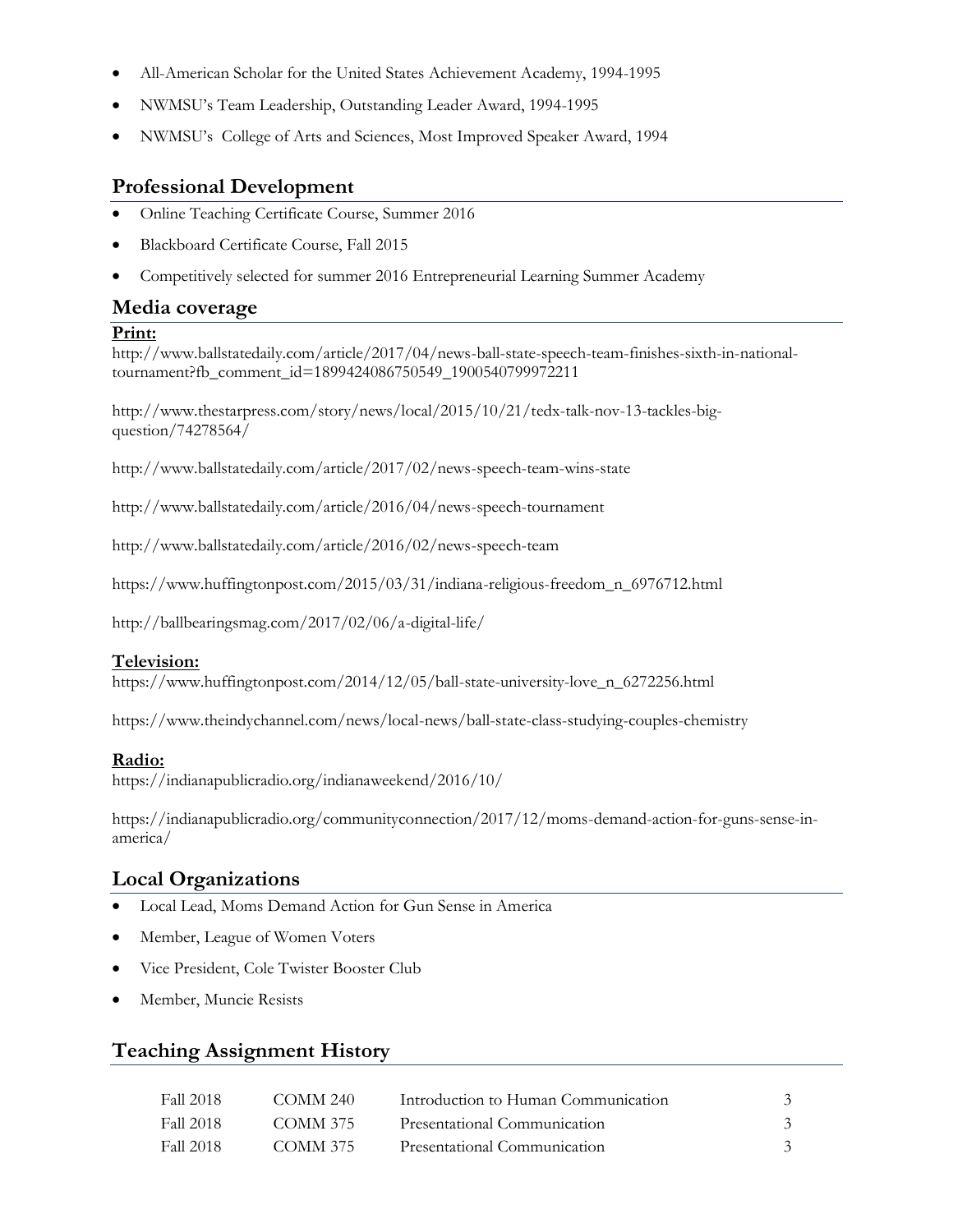| Spring 2018      | COMM 240            | Introduction to Human Communication                | $\mathfrak{Z}$ |
|------------------|---------------------|----------------------------------------------------|----------------|
| Spring 2018      | COMM 375            | Presentational Communication                       | 3              |
| Spring 2018      | COMM 380            | Practicum in Communication Studies                 | $\overline{2}$ |
| Spring 2018      | COMM 380            | Practicum in Communication Studies                 | 3              |
| Fall 2017        | <b>COMM 240</b>     | Introduction to Human Communication                | 3              |
| Fall 2017        | <b>COMM 375</b>     | Presentational Communication                       | 3              |
| Fall 2017        | COMM 380            | Practicum in Communication Studies                 | $\mathfrak{Z}$ |
| <b>Fall 2017</b> | COMM 375            | Presentational Communication                       | 3              |
| Summer 2017      | COMM 240            | Introduction to Human Communication                | 3              |
| Summer 2017      | COMM 240            | Introduction to Human Communication                | 3              |
| Summer 2017      | COMM <sub>210</sub> | Fundamentals of Public Communication               | $\mathfrak{Z}$ |
| Spring 2017      | COMM 240            | Introduction to Human Communication                | 3              |
| Spring 2017      | <b>COMM 375</b>     | Presentational Communication                       | $\mathfrak{Z}$ |
| Spring 2017      | COMM 380            | Practicum in Communication Studies                 | 3              |
| Spring 2017      | COMM 380            | Practicum in Communication Studies                 | $\mathbf{1}$   |
| Spring 2017      | <b>COMM 375</b>     | Presentational Communication                       | 3              |
| <b>Fall 2016</b> | COMM 380            | Practicum in Communication Studies                 | $\mathbf{1}$   |
| <b>Fall 2016</b> | <b>COMM 240</b>     | Introduction to Human Communication                | 3              |
| <b>Fall 2016</b> | COMM 380            | Practicum in Communication Studies                 | $\mathfrak{Z}$ |
| Fall 2016        | COMM 240            | Introduction to Human Communication                | 3              |
| Summer 2016      | <b>COMM 240</b>     | Introduction to Human Communication                | $\mathfrak{Z}$ |
| Spring 2016      | COMM 240            | Introduction to Human Communication                | 3              |
| Spring 2016      | COMM 380            | Practicum in Communication Studies                 | $\mathfrak{Z}$ |
| Spring 2016      | <b>COMM 375</b>     | Presentational Communication                       | 3              |
| Spring 2016      | COMM 380            | Practicum in Communication Studies                 | $\mathbf{2}$   |
| Fall 2015        | COMM 240            | Introduction to Human Communication                | 3              |
| Fall 2015        | COMM 380            | Practicum in Communication Studies                 | 1              |
| Fall 2015        | COMM 380            | Practicum in Communication Studies                 | 3              |
| Fall 2015        | <b>COMM 333</b>     | Topics and Contexts in Interpersonal Communication | $\mathfrak{Z}$ |
| Summer 2015      | COMM 240            | Introduction to Human Communication                | 3              |
| Summer 2015      | COMM 322            | Communication and Popular Culture                  | 3              |
| Summer 2015      | <b>COMM 320</b>     | Persuasion                                         | 3              |
| Summer 2015      | COMM 322            | Communication and Popular Culture                  | 3              |
| Summer 2015      | COMM 240            | Introduction to Human Communication                | 3              |
| Spring 2015      | <b>HONR 499</b>     | Senior Honors Project                              | 3              |
| Spring 2015      | COMM 240            | Introduction to Human Communication                | 3              |
| Spring 2015      | COMM 380            | Practicum in Communication Studies                 | 3              |
| Spring 2015      | COMM 375            | Presentational Communication                       | 3              |
| Spring 2015      | COMM 380            | Practicum in Communication Studies                 | 2              |
| Fall 2014        | COMM 380            | Practicum in Communication Studies                 | 1              |
| Fall 2014        | COMM 240            | Introduction to Human Communication                | 3              |
| Fall 2014        | COMM 340            | Leadership Communication                           | 3              |
| Fall 2014        | <b>COMM 375</b>     | Presentational Communication                       | 3              |
| Fall 2014        | COMM 380            | Practicum in Communication Studies                 | 3              |
| Summer 2014      | COMM 240            | Introduction to Human Communication                | 3              |
| Summer 2014      | COMM 240            | Introduction to Human Communication                | 3              |
| Summer 2014      | <b>COMM 320</b>     | Persuasion                                         | 3              |